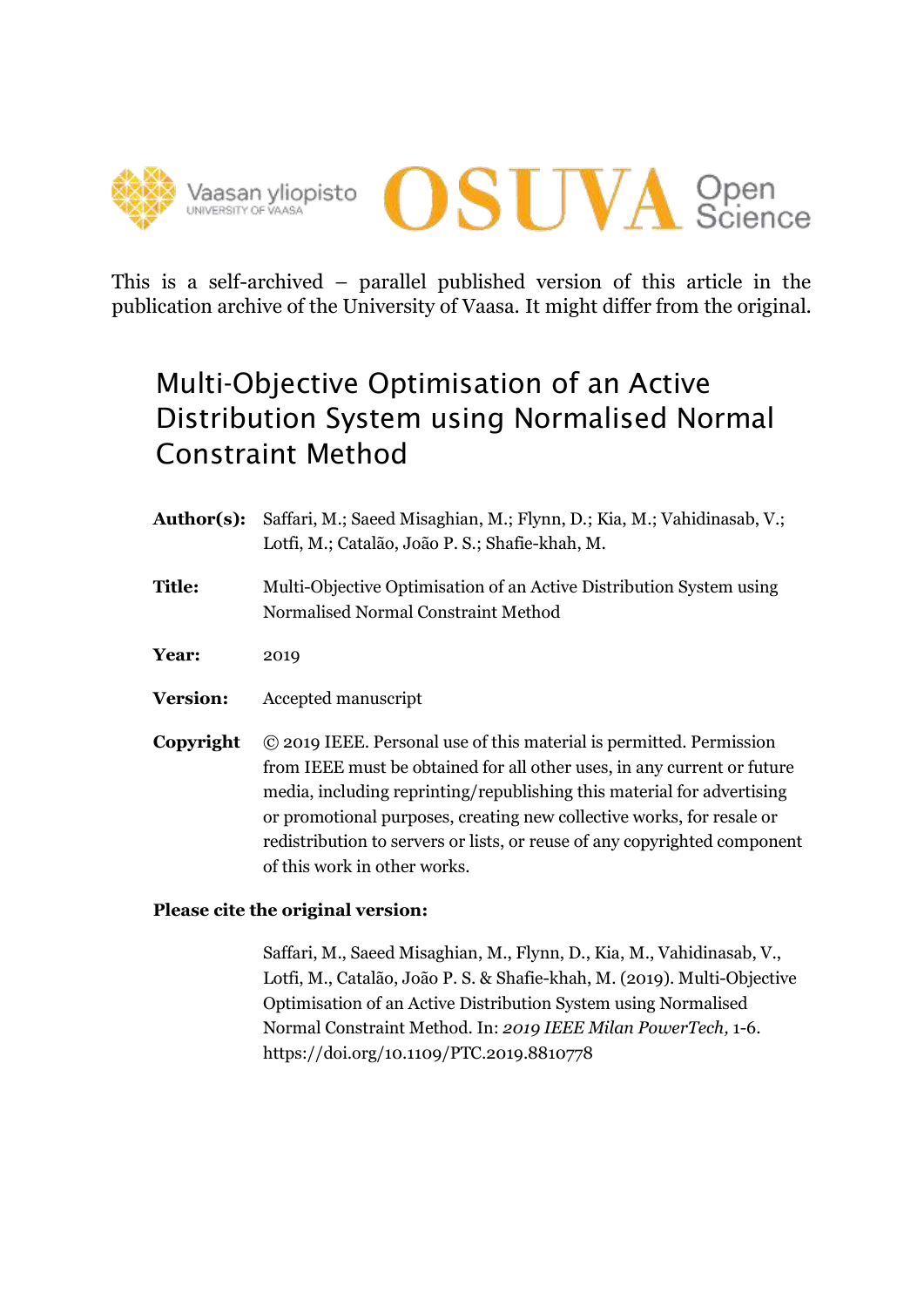# Multi-Objective Optimisation of an Active Distribution System using Normalised Normal Constraint Method

M. Saffari Shahid Beheshti University Tehran, Iran

V. Vahidinasab School of Engineering Newcastle University Newcastle, UK v vahidinasab@sbu.ac.ir

M. Saeed Misaghian, D. Flynn University College Dublin Dublin, Ireland mohammadsaeed\_misaghian@yahoo.com; damian.flynn@ucd.ie

M. Lotfi, João P. S. Catalão FEUP and INESC TEC Porto, Portugal mohd.f.lotfi@gmail.com; catalao@fe.up.pt

M. Kia Islamic Azad University, Pardis, Tehran, Iran mohsenkia@pardisiau.ac.ir

> M. Shafie-khah University of Vaasa Vaasa, Finland miadreza@gmail.com

*Abstract***—An increasing implementation of renewable sources and electric vehicles can be of help in reducing the total operational cost of a power system, affecting power system technical operation. To this end, a multi-objective optimisation method using Normalised Normal Constraint (NNC) is applied in this paper by which two competitive objectives are considered: Minimisation of Active Distribution System (ADS) operational cost and minimisation of ADS power losses. Meanwhile, the uncertain behaviour of wind, photovoltaic units, and arrival and departure time of electric vehicles are considered. The proposed model is a multi-objective problem which comprises two stochastic stages and is simulated under GAMS environment on a modified IEEE 18-bus test system. The results clearly represent the trade-off between economic and technical benefits of the considered ADS. Furthermore, the effect of electric vehicles charging and discharging tariffs on the operational cost of the system are shown.** 

*Index Terms***—Multi-objective optimisation, Normalised Normal Constraint (NNC), active distribution system, stochastic programming, renewable energy source, electric vehicle.** 

### **NOMENCLATURE**

| e                    | Index for batteries                                                     |
|----------------------|-------------------------------------------------------------------------|
| $\boldsymbol{g}$     | Index for distributed generations                                       |
| i, j                 | Index for nodes                                                         |
| p v                  | Index for photovoltaic units                                            |
| S                    | Index for scenarios                                                     |
| t.                   | Index for time                                                          |
| wt                   | Index for wind units                                                    |
| $\Lambda$            | Index for electric vehicles                                             |
| <b>B.</b> Parameters |                                                                         |
|                      | $L_i^P$ , $L_i^Q$ Active/Reactive load, node <i>i</i> , period <i>t</i> |

*A. Indices* 

| $L_{i,t}^P/L_{i,t}^Q$ | Active/Reactive load, node <i>i</i> , period <i>t</i> |
|-----------------------|-------------------------------------------------------|
| $S_{ij}$              | Apparent power, line between nodes <i>ij</i>          |

| Authmance magnitude of this between<br>nodes $ii$          |
|------------------------------------------------------------|
| Phase angel of line between nodes <i>i</i>                 |
| Efficiency for EV $\Lambda$                                |
| Active power bid, $EVA$                                    |
| Expected coefficient of EV $\Lambda$                       |
|                                                            |
| Active power, unit $\blacksquare$ , scenario s, period t   |
| Reactive power, unit $\blacksquare$ , scenario s, period t |
|                                                            |

ܻ Admittance magnitude of line between

| $SE_{\Lambda, st}$ | Stored energy, EV $\Lambda$ , scenario s, period t |
|--------------------|----------------------------------------------------|
|--------------------|----------------------------------------------------|

- $u_{\blacksquare, st}$  Binary variable of  $\blacksquare$  (1=charge for batteries and EVs/on for DGs, 0=discharge for batteries and EVs/off for DGs)
- $V_{\text{jet}}$  Voltage magnitude, node *i*, scenarios s, period  $t$
- $\theta_{i,st}$  Voltage magnitude, node *i*, scenario *s*, period  $t$

*Superscript max/min and C/D with any of above symbols present the maximum/minimum value and charge/discharge of the corresponded symbol. Moreover, Set* ■ *runs from 1 to*  $N$ ■

# I. INTRODUCTION

Traditionally, a distribution network is a passive network, which is controlled by a distribution network operator where Distributed Generations (DGs) have been operated with a fitand-forget method and demands are inflexible. On the other hand, the transition to Active Distribution System (ADS) provides more flexibility to control of DGs and demands in the distribution system [1]. Having said that increasing utilization of DGs, particularly Renewable Energy Sources (RES) such as Photovoltaic units (PV) coupled with high penetration of Electric Vehicles (EVs) in the distribution system brings challenges for the system operators, including tackling with their intermittent nature and their lack of inertia [2, 3].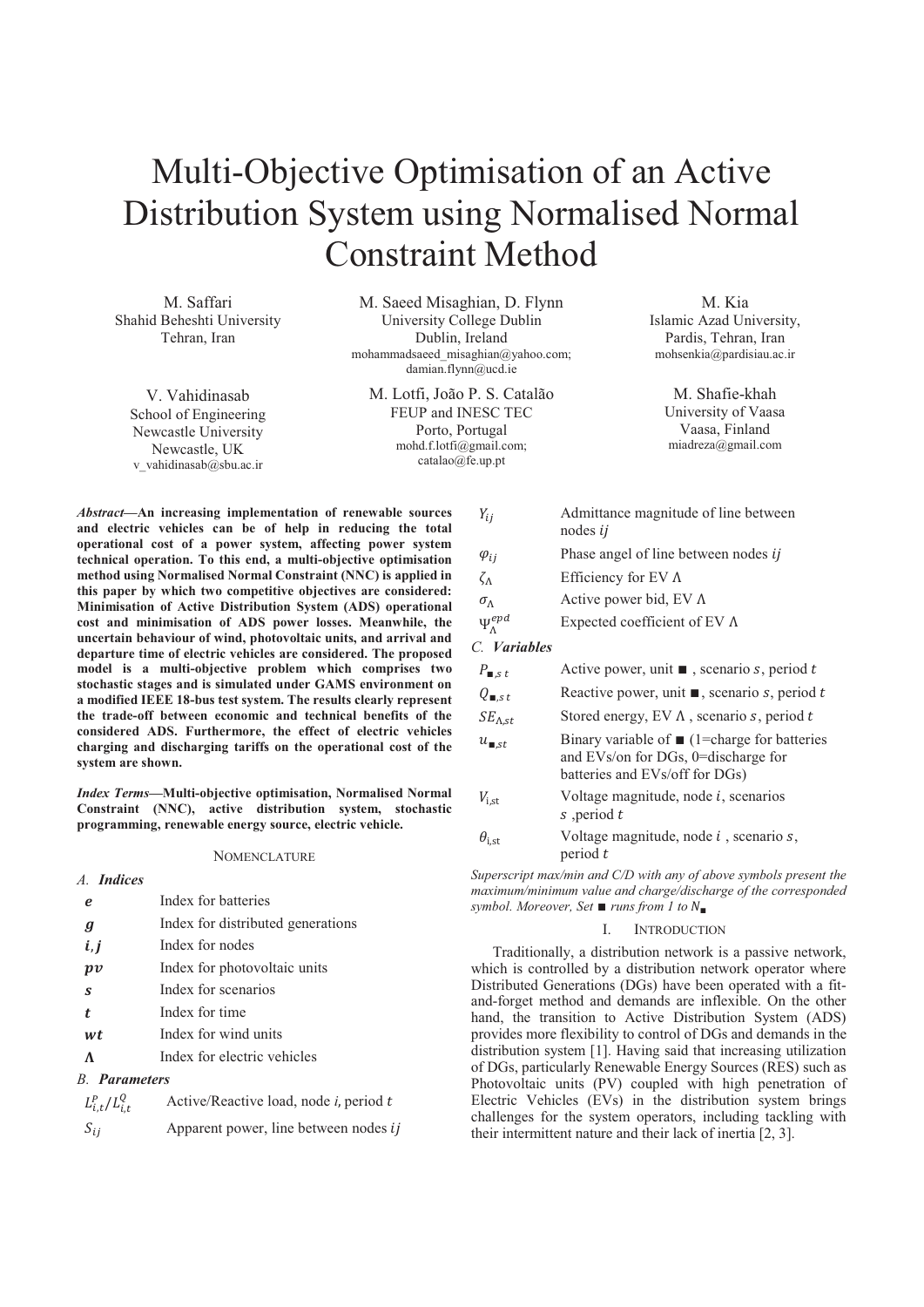To this end, several academic works have investigated the presence of RESs and EVs in the power system from different points of view. By way of illustration, a tri-level optimisation of an ADS is presented in [4], where different RESs are considered. In this work it was proposed that dispatchable DGs such as gas turbines can be of help in facilitating of integrating intermittent RESs. A two-stage stochastic programming is applied by [5] for capturing the uncertainty of wind and PV units. The proposed framework in this work led into decreasing of renewable energy curtailment and alleviating of energy imbalance because of the intermittent nature of RESs. The push towards sustainability and greener world has resulted in the substituting of fuel-based vehicles with EVs as they contribute significantly in reduction of emissions and environmental concerns [6].

An optimisation framework is presented in [7] where EVs are only capable of charging. In this work, EV charging rates were optimized in a way that their corresponding costs were minimized and keep the voltage profile of the system within the plausible range. The effect of State-Of-Charge (SOC) on the optimal operation of EVs and their contribution to an ADS is discussed in [8]. In this work, an energy management framework was proposed which led to improve the flexibility of ADS operation with assist of using EVs. Integration of EVs in power system causes a significant uncertainty which can be captured by Normal and Weibull probability distribution function. This view is shared and applied by [9].

The focus of mentioned articles is mostly fall into the minimization (maximization) of cost (revenue) though the technical aspects of operation such as operating within the acceptable voltage range or at the minimum power losses are important. It can be said that the optimal operation problem is not a pure single objective as other objectives such as having minimum power losses come to the fore and lead to forming a multi-objective problem. Several approaches have been used in literatures for solving a multi-objective problem among which heuristic methods are used by [10-13] and numerical optimisation-based methods are implemented by [14-16].

According to [17] numerical optimisation methods are more reliable than heuristic methods as the latter may being stuck in a local optimal area and do not guarantee to approach the global optimal solution in some cases. Many methods for solving a multi-objective problem can be integrated to obtain a single Pareto solution though a few of approaches such as Normal Boundary Intersection (NBI), Normalized Normal Constraint (NNC) and Directed Search Domain (DSD) methods are able to generate the whole Pareto frontier. The NNC method is a powerful and efficacious numerical optimisation-based method which is suitable for the two-objective problems [18].

For instance, a multi-objective reactive power optimisation of an AC-DC power system using piecewise NNC is used in [19]. In this work, voltage deviation and power losses are considered as objectives and the results showed a good distributions of Pareto solutions. Another example is [20] that the advantages of using NNC method in transmission congestion management is discussed. The virtues of using NNC method in this work highlighted as efficacious covering of the objective space via well-distributed Pareto solutions.

The main contributions of the current article can be highlighted as follows.

- Proposing a centralized energy management framework for an ADS with the aim of optimizing ADS operation.
- Investigating the trade-off between the competing objectives (ADS operational cost and power losses) according to the operator priorities and preferences, based on the Pareto optimal solutions using NNC method.
- Scrutinizing the impact of charging and discharging tariff of EVs and their expected SOC on the operational costs of the ADS.

The remainder of the paper is organized as follows. Problem formulation is presented in Section II. Section III discusses the solution algorithm. Numerical results for the proposed model are given in Section IV, and the conclusion is provided in Section V.

II. MODELLING AND FORMULATING THE PROBLEM

# *A. Centralized multi-objective optimisation framework*

The considered ADS consists of various dispatchable units, RESs, and loads. ADS can transact in the electricity market and buy/sell active power from/to the wholesale electricity market. Also, there are some EV parking slots in the ADS which provide the opportunities for the operator to utilize EVs capability when they are available in the defined parking slots.

In order to take the advantages of EVs on the operation and security of the network, it is efficient to integrate EV's energy management with ADS operation.

To this end, a centralized energy management framework is considered to co-optimize ADS operation and EVs energy management.

In the considered centralized energy framework, it is assumed that EV's aggregators send EVs information to the operator in the day-ahead period through communication links. This information consists of the forecasted arrival and departure times, EV's forecasted SOC at the arrival time and the expected SOC at the departure time. Based on the received data, system operator can manage the EVs energy while is subjected to fulfil their expectations.

The considered multi-objective optimisation problem in this paper is a mixture of two competitive technical and economic aims, including minimisation of operational cost and minimisation of power losses. In this paper. They are given in (1) and details are provided in Section II.B.

$$
Objectives = \n\begin{cases} \nf^{Cost}, operational \ cost \\ \nf^{Loss}, power \ loss \n\end{cases} \n\tag{1}
$$

Operational cost is an economic objective and the power losses is a technical one. Considering these objectives, problem can be discussed from two perspectives as follows. In this context, operator must consider its assets and opportunities such as committing the cheaper units and integrating of EVs. On the other hand, operator prefers less power losses in its network.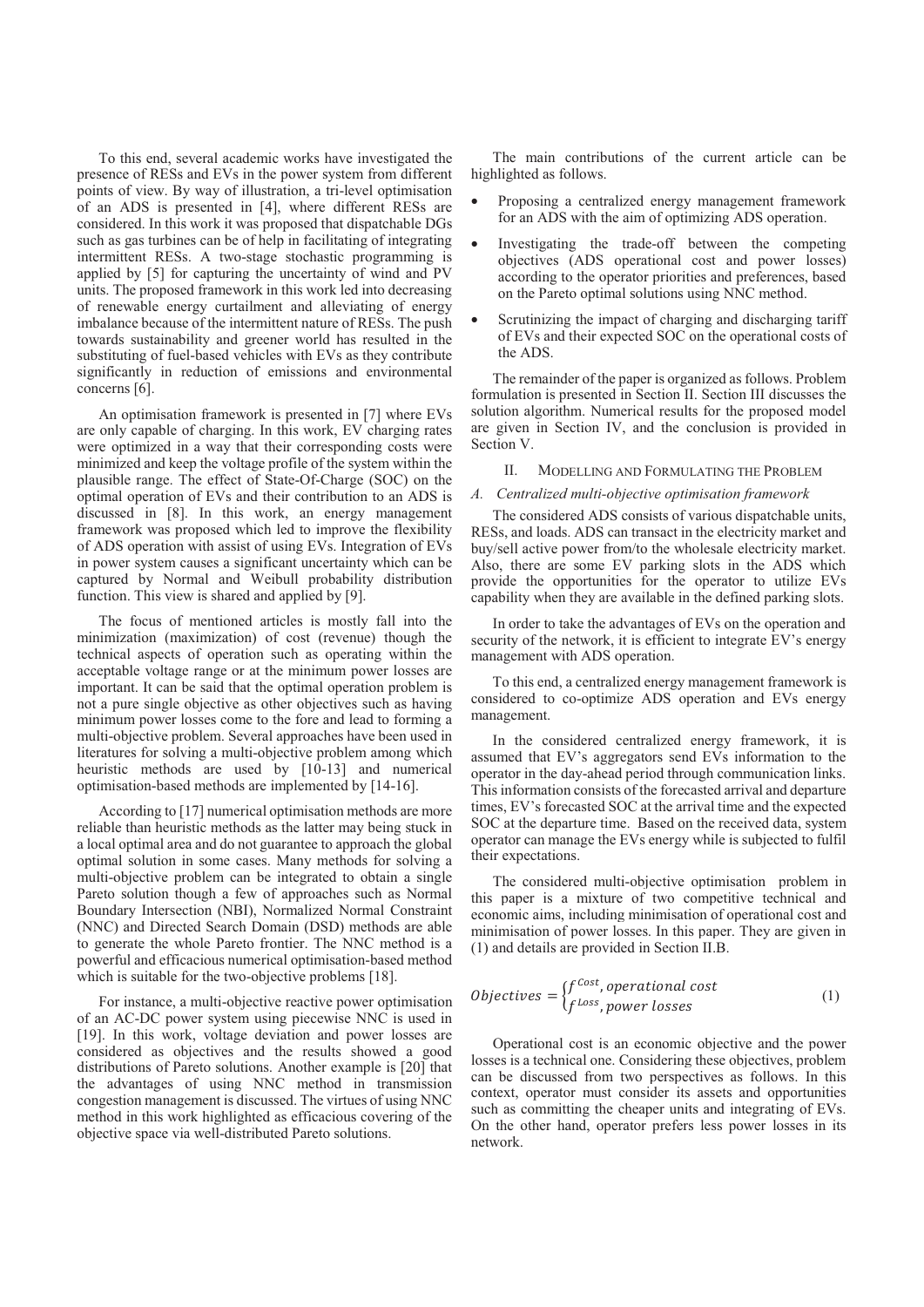Hence, operator is encountered with two competitive objectives that must be co-optimized. Indeed, optimal solution of MG operation will be attained by trade-off between objectives according to operator's preferences.

Generally speaking, the proposed centralized multiobjective optimisation framework consists of three steps. First, information of EVs, market price and ADS's asset are sent to the operator. Second, the centralized optimisation is applied by operator to solve the problem using NNC method. Third, optimal scheduling of EV's charging/discharging, and ADS's distinct asset are determined.

# *B. Problem Formulation*

In this paper, ADS's asset comprises dispatchable DGs such as gas turbines and steam turbines, batteries, and uncertain sources such as wind turbines, and PV units. The cost of DGs are indicated in (2).

According to [25], cost function of active and reactive power for different operation regions of DGs are modeled as a quadratic function. In order to avoid modulus function in (2), it converted to a linear function using duality method [17].

DGs technical constraints (e.g. maximum/minimum capacity, maximum/minimum up/down time) are considered [4], [21]. Furthermore, batteries are modelled according to [4] and their degradation costs $(Cost_s^e)$  are considered. It is worth mentioning that transaction in the market is neglected here for simplicity.

$$
Cost_{s}^{DDG} = \sum_{g=1}^{N_g} \sum_{t=1}^{N_t} A_g (P_{g,st})^2 + B_g P_{g,st} + C_g A'_g |Q_{g,st}|^2 + B'_g |Q_{g,st}| + C'_g
$$
\n(2)

For modelling renewable sources, including wind and PV units, the model of [4] has been implemented here. Some assumptions are contemplated for modelling EVs.

Firstly, they can operate in either charging or discharging modes and this cannot happen simultaneously. In addition, once they are connected to the ADS, the operator can control their charging/discharging modes.

Next, EVs have individual owners and consequently the behavior of each EVs in arriving and departing of parking slots are determined by them which causes a stochastic behaviour. Having said that, Normal distribution function can be used in large-scale problems where the number of EVs are considerable and is implemented here to capture the uncertainty in arrival and departure time of EVs [2].

Moreover, EVs need to be charged to their likely SOC at their departure time. The cost (revenue) of charging(discharging) EVs is illustrated in (3). The charging/discharging of EVs are subjected to (4). Energy balance of EVs are demonstrated in (5). Storage capacity limits of EVs is presented in (6). Finally, (7) shows the SOC fulfillment of EVs at their departure time.

$$
Cost_S^{EV} = \sum_{t=1}^{N_t} \sum_{\substack{\Lambda=1 \\ \Lambda \subset \Lambda}}^{N_{\Lambda}} \left[ \sigma_{\Lambda}^D P_{\Lambda, st}^D - \sigma_{\Lambda}^C P_{\Lambda, st}^C \right] \tag{3}
$$

$$
0 \le P_{\Lambda, st}^C \le P_{\Lambda}^{C, max} \times u_{\Lambda, st}
$$

$$
0 \le P_{\Lambda, st}^D \le P_{\Lambda}^{D, max} \times (1 - u_{\Lambda, st}) \tag{4.3}
$$

$$
P_{\Lambda, st} = P_{\Lambda, st}^c + P_{\Lambda, st}^D \tag{4.b}
$$

$$
A_{i,s,t} = A_{i,s,t} = A_{i,s,t} \tag{4.c}
$$

$$
SE_{\Lambda, st} = SE_{\Lambda, s, t-1} + \zeta_v^C P_{\Lambda, st}^C \Delta t - \frac{1}{\zeta_{\Lambda}^D} P_{\Lambda, st}^D \Delta t \tag{5}
$$

$$
SE_{\Lambda}^{min} \le SE_{\Lambda, st} \le SE_{\Lambda}^{max} \tag{6}
$$

$$
SE_{\Lambda, st} = \Psi_{\Lambda}^{epd} SE_{\Lambda}^{max} \qquad \forall t = t_{\Lambda}^{departure} \tag{7}
$$

Active and reactive power balance equations are illustrated in (8) and (9), respectively. Maximum apparent power of lines and maximum/minimum voltage of buses are indicated in (10).

$$
\sum_{g=1}^{N_g} P_{i,g,t} + P_{i,wt,st} + P_{i,pv,st} + \sum_{\Lambda=1}^{N_{\Lambda}} P_{\Lambda,st}
$$
  
+ 
$$
\sum_{e=1}^{N_e} (P_{i,e,st}^D - P_{i,e,st}^C) - L_{i,t}^P
$$
  
= 
$$
\sum_{j=1}^{N_j} V_{i,st} V_{j,st} Y_{ij} \cdot \cos(\theta_{i,st} - \theta_{j,st} - \varphi_{ij})
$$
  

$$
\sum_{g=1}^{N_g} Q_{i,g,t} - L_{i,t}^Q
$$
 (8)

(9)  

$$
_{t}V_{j,s\,t}Y_{ij}.sin(\theta_{i,\text{st}}-\theta_{j,\text{st}}-\varphi_{\text{ij}})
$$

$$
= \sum_{j=1} V_{i,s,t} V_{j,s,t} Y_{ij}. \sin(\theta_{i,\text{st}} - \theta_{j,\text{st}} - \varphi_{ij})
$$
  

$$
P_{ij,s,t}^2 + Q_{ij,s,t}^2 \le (S_{ij}^{max})^2
$$
 (10.a)

 $N_j$ 

$$
V_i^{\min} \le V_{i,\text{st}} \le V_i^{\max} \tag{10.b}
$$

Finally, the multi-objective formulation is represented in  $(11)$ , where the economic and technical parts are provided in (12) and  $(13)$ , respectively. The aim of  $(11)$  is minimising two objectives simultaneously.

$$
Objective Function: min F(f^{Cost}, f^{Loss})
$$
\n(11)

$$
f^{cost} = \sum_{\substack{s=1 \ N_S}}^{N_S} \pi_s (Cost_s^{DDG} + Cost_s^{EV} + Cost_s^e)
$$
 (12)

$$
f^{Loss} = \sum_{s=1}^{N_s} \pi_s Loss_s^{Apparent}
$$
  
= 
$$
\sum_{s=1}^{N_s} \pi_s \sqrt{(Loss_s^{Active})^2 + (Loss_s^{Reactive})^2}
$$
 (13)

# III. SOLUTION ALGORITHM

The proposed model is a two-stage stochastic programming problem which is explained as follows. Furthermore, the NNC method is discussed briefly too.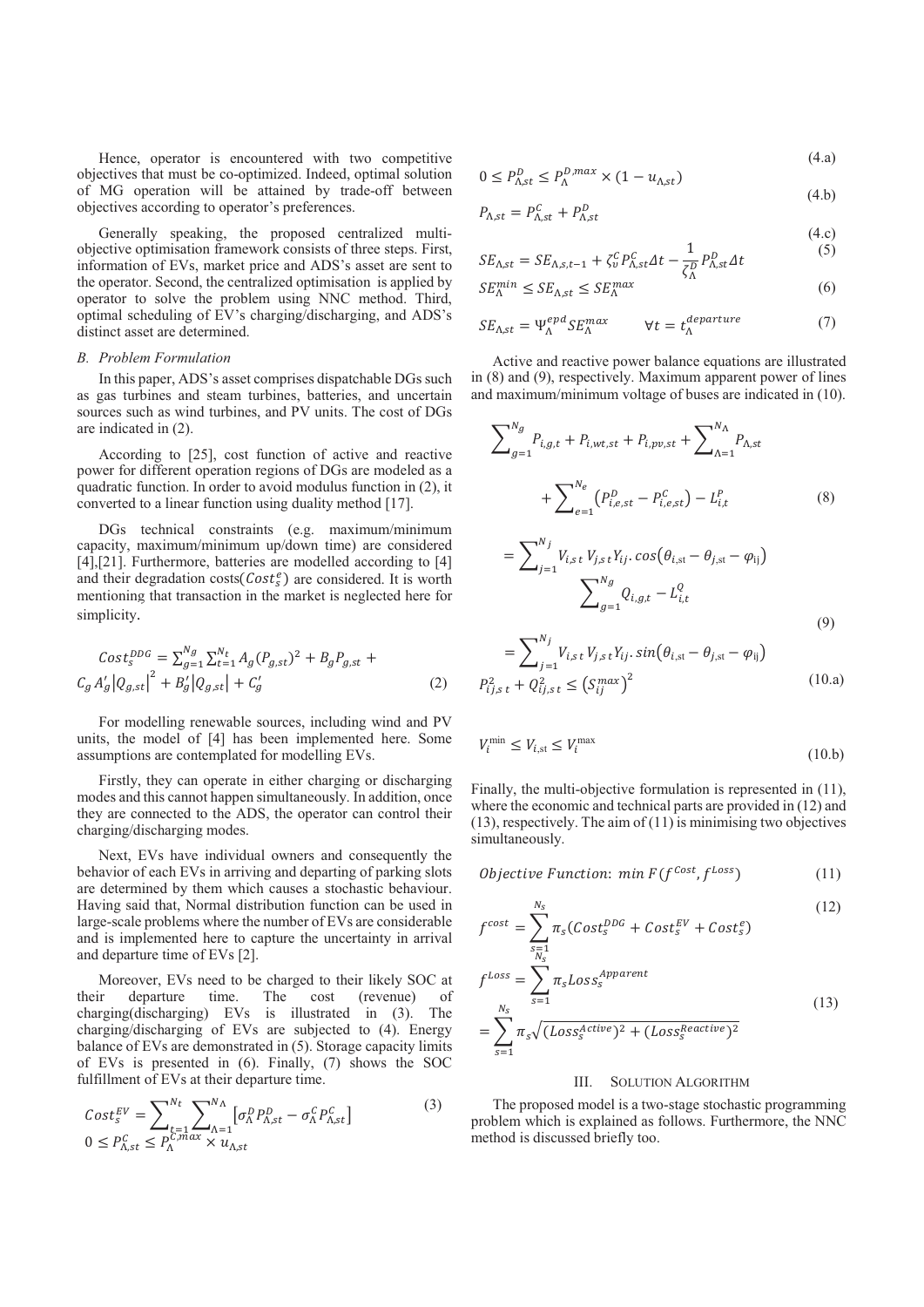# *A. Uncertainty Stages*

The scenario set in the proposed model comprises the stochastic nature of RESs, including wind and PV units and the stochastic behaviour of EVs in arriving and departing the parking slots. Notably, the output power of dispatchable DGs should be specified before determination of uncertain stochastic sets. In other words, dispatchable DGs are here-and-now decisions and they are independent from the scenario realisations.

Other variables such as batteries charging/discharging are wait-and-see variables. In order to generate a meaningful set of possible scenarios, Latin Hypercube Sampling (LHS) [22] technique is applied following by the Kantorovich distance [23] method as an effective mean for scenario reduction. In this paper, uncertain behaviors of wind turbine and PV power, and the uncertainty in the arrival and departure time of EVs are considered.

# *B. Normalised Normal Constraint Method*

By and large, optimal solutions of a multi-objective problem are named Pareto optimal solutions. In this paper, in order to generate Pareto solutions, NNC method is applied. Generally, there are three main advantages for this method:

1- For a two-objective optimisation problem it can search the entire solution space and does not neglect any region [18] which means that all regions of the solution space are adequately represented in the generated solutions.

2- The generation of Pareto points is performed in the normalized objective space, which results in critically beneficial scaling properties [26]. This normalized space has the desirable property that performance of the method is entirely independent of the objectives' scales.

3-The NNC produces a Pareto optimal with a regularly distributed set of points, even distribution of Pareto solutions is an indication that the solution space is well represented in the Pareto points [26].

 In NNC method, at first, solution space is normalized (Fig. 1a). Next, *Anchor* points (Fig. 1b) are generated, these points are obtained when each of objective in multi-objective problem is minimized independently. *Anchor* points also are the end points of *Pareto frontier* (Fig. 1b). In the two-objective problem, the line that connects two *Anchor* points to each other is named *Utopia line* (Fig. 1b). Second, *Utopia point* (Fig. 1b) are produced that are distributed points on Utopia line.

Finally, in order to find each Pareto optimal point according to each Utopia point, *Normal line* is generated. This line intersects the *Utopia line* in *Utopia point* and also is perpendicular to *Utopia line*. Normal line is applied to produce an inequality constraint which is used as an additional constraint that progressively reduces the feasible region which must be searched to find optimal solution (Fig.1 c) [26].

# IV. NUMERICAL RESULTS AND DISCUSSIONS

A modified 18-bus IEEE test system is employed as the case study to demonstrate the effectiveness of the suggested framework.



Fig. 1. Representation of the Normalized Normal Constraint Method for two-Objective Problem

Finally, the optimisation problem is formulated in GAMS environment [2]. For solving the MINLP problem, DICOPT solver has been used. To guarantee accuracy and feasibility of solutions in GAMS, two important parameters exist whose values can be determined by user. 1- OPTCR: Relative optimality criterion and 2-OPTCA: Absolute optimality criterion.

These attributes specify a relative termination tolerance and absolute termination tolerance for solving mixed-integer models, respectively. In this paper, OPTCR is considered 10-6 and OPTCA is considered 0.

As the proposed model is a stochastic problem, all the values which are indicated in figures and tables are the expected values.

# *A. Two-objective optimisation analysis*

In this section, two-objective optimisation of an ADS is investigated. Fig. 2a shows the cost and apparent losses of the considered ADS in all Pareto points that have been attained using NNC method. It can be seen that two objectives behave oppositely against each other, increasing of operational costs leads to reduction in the apparent power losses and vice versa. Fig. 2b represents the cost versus apparent power losses in Pareto points. Indeed, this figure shows the trade-off between cost and apparent losses. According to the preferences and priorities of decision maker, optimal point would be different. In fact, considering the importance of each objective from operator's perspective, the suitable operating point would be determined.

According to Fig. 2b, from point 1 to point 15, power losses has a decreasing trend. This trend indicates that importance of loss increases gradually in comparison with operational cost and at point 15, the most priority dedicates to the power losses.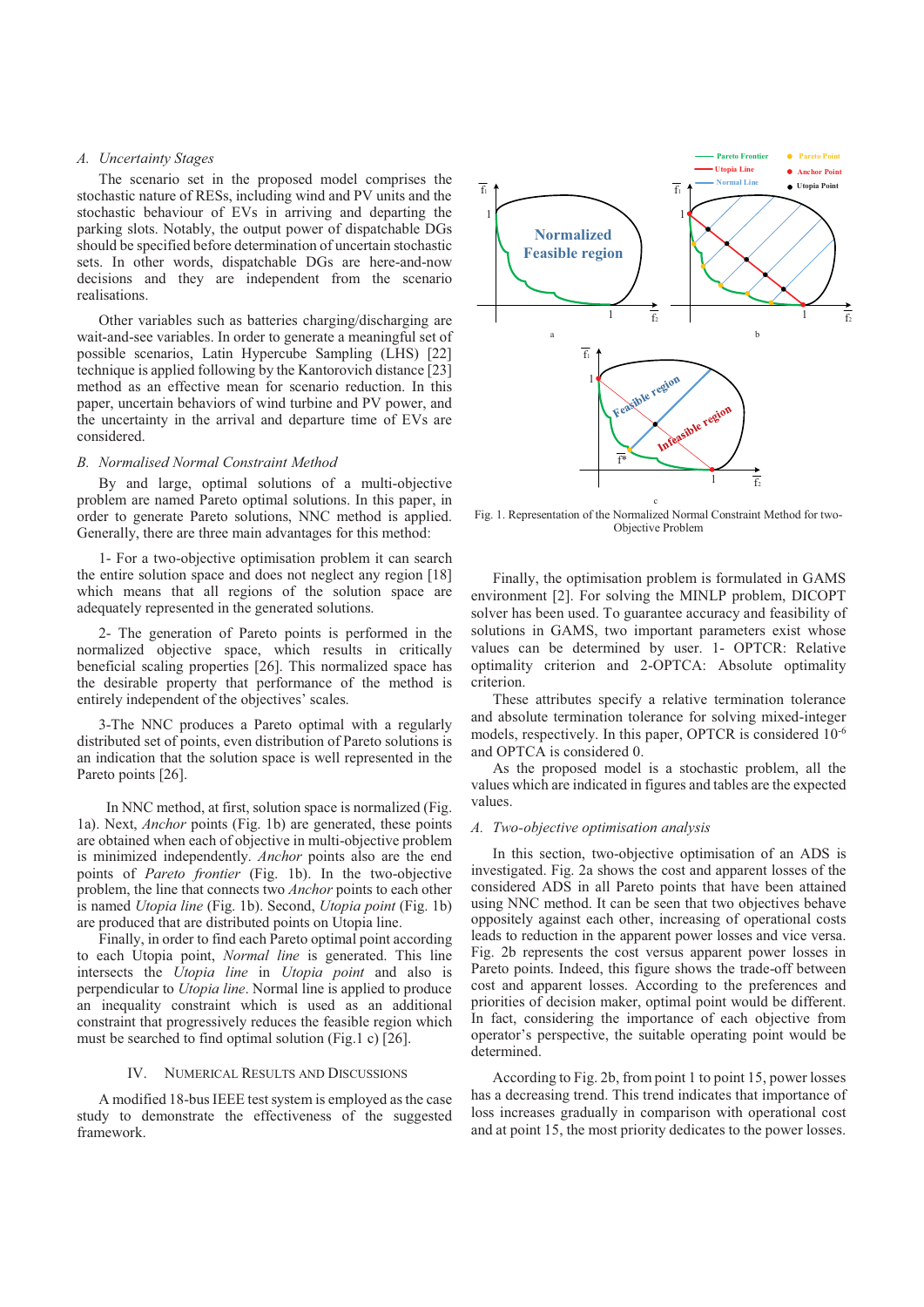# *B. Cost analysis*

In order to analyse the effect of different elements on the operational cost, three cases are considered. Case1 indicates the normal operation of the network in which all the elements are available. In Case2, EVs are not considered, and Case3 is without RESs. Table 2 illustrates the results of each case. According to Table 2, the operational cost in Case2 is more than case1 which is the result of lacking EVs and has two main reasons.

First, in the absence of EVs, network does not have this opportunity to sell power to EVs and get benefits. Second, network loses the opportunity to exploit arbitrage opportunity of EVs' batteries. In Case3 which renewable energy resources are neglected, the operational costs increase in comparison with other cases, owning to the fact that the operational costs of RES are neglected in this paper. As DGs are the only resources for providing reactive power, the cost of supplying reactive power does not change significantly in the mentioned cases. In addition, in Case 2 and Case 3 which EVs and RES are eliminated respectively, batteries are used more than Case 1 as their costs are less than other DGs.

# *C. EV analysis*

In this section, impact of charge/discharge tariff ratio and EV owner's expectation on the operational cost is investigated. Cases 1, 2 and 3, indicate ratio of discharge to charge tariff of which are considered 1.1, 1.15 and 1.2, respectively.

Table 3 represents the results of cases. According to Table 3, by increasing this ratio, the benefits of using EVs decreases because the operator must pay more to provide active power from EVs. In Cases 4, 5, and 6, operator is obliged to charge EVs' battery 100%, 90% and 80% of their maximum capacity, respectively at their departure time. The results of mentioned cases are indicated in Table 4. According to Table 4, decreasing of EVs expectation, network would have this opportunity to charge/discharge EVs battery capacity in a more flexible way which leads to get more benefit.

#### *D. Further Discussion*

Recently, some literatures [6, 24, 25] discussed the possibility of providing reactive power by EVs which is an optimistic and maybe unrealistic to some extend from the industry points of view. However, they show that for example EVs can contribute in improvement of voltage and reducing power losses via providing reactive power to the grid [24]. As a future work, the pros and cons of providing reactive power through EVs for an ADS will be scrutinised. In addition, apart from the economic and technical objectives, an environmental objective can be considered to show the significance impact of using EVs in pollution reduction. Further research contributes to the physical correlation of EV's arrival and departure time and different probability distributions.

Having said that the reason of using Normal distribution which is used in this paper is supported by several reasons (e.g., from the mathematical and computational points of view is easy to work with) [24]. Further research can contribute to accommodate the proposed model on the larger test systems.



Fig. 2. Two-objective optimization

TABLE I: IMPACT OF DIFFERENT COMPONENTS ON THE OPERATIONAL COST

| 36905 | $-670$ | 32494 | 5069 | 12 |
|-------|--------|-------|------|----|
| 37743 | 0      | 32652 | 5076 | 15 |
| 39218 | $-657$ | 34916 | 4930 | 29 |
|       |        |       |      |    |

TABLE II: IMPACT OF CHARGE AND DISCHARGE TARIFF RATIO

|                   | Operational Cost<br>(S) | $P_{EV}$<br>(S) |
|-------------------|-------------------------|-----------------|
| Case <sub>1</sub> | 36918                   | $-670$          |
| Case <sub>2</sub> | 36986                   | $-605$          |
| Case <sub>3</sub> | 37077                   | $-537$          |

TABLE III: IMPACT OF SOC EXPECTATION AT THE DEPARTURE TIME

|                   | Operational Cost<br>S | $P_{\rm PEV}$<br>(S) |
|-------------------|-----------------------|----------------------|
| Case4             | 36918                 | $-670$               |
| Case <sub>5</sub> | 36812                 | $-726$               |
| Case <sub>6</sub> | 36757                 | -789                 |